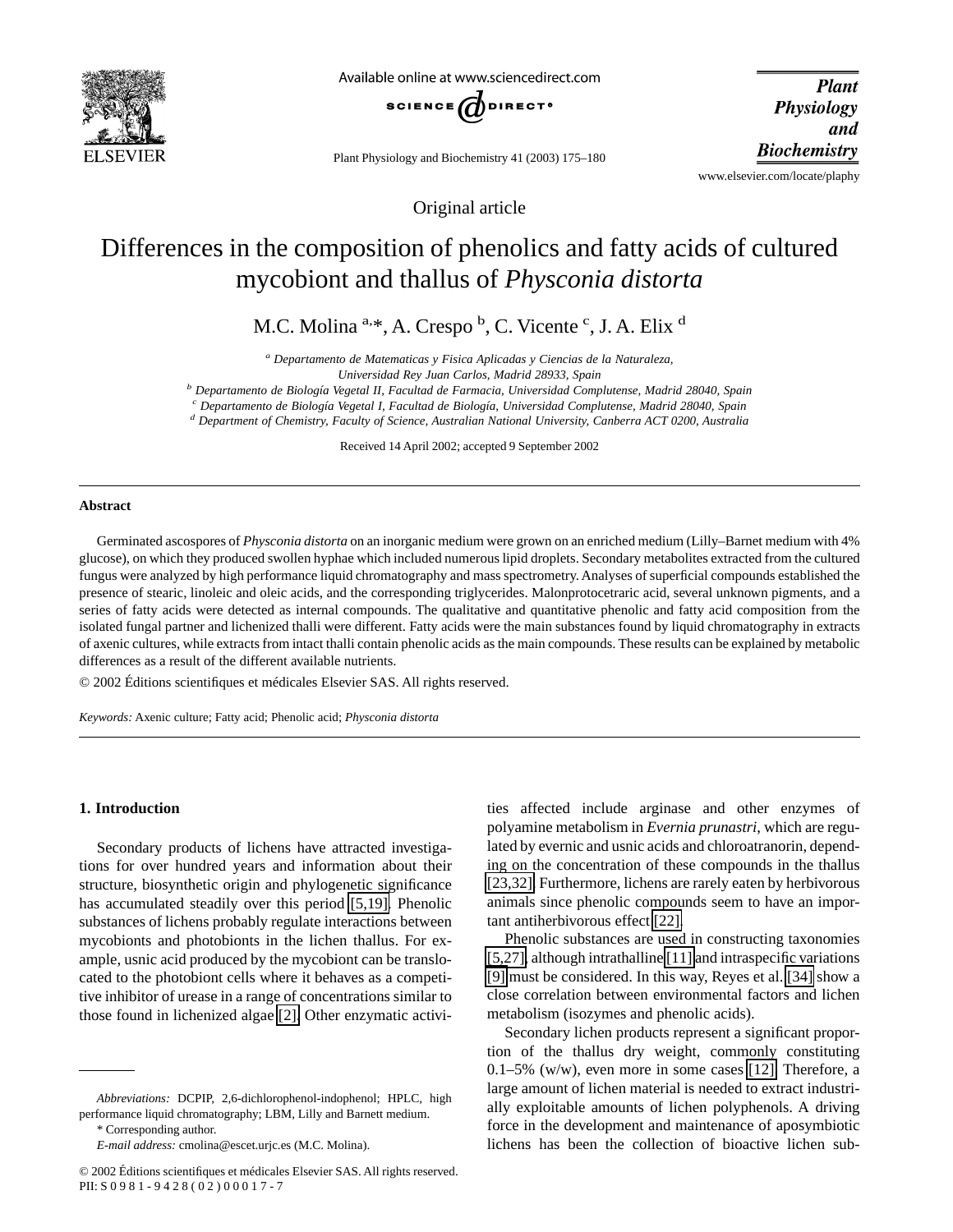<span id="page-1-0"></span>stances, though the growth of the corresponding biont is generally slow under culture conditions. Frequently, phenol production differs both qualitatively and quantitatively from that seen in intact thalli in nature [\[21,24\].](#page-5-0) These differences may arise for several reasons: osmotic conditions [\[16\],](#page-4-0) nutrient supply [\[17\],](#page-4-0) the physiological state or culture age [\[38\],](#page-5-0) culture conditions [\[15\],](#page-4-0) or the presence of a photobiont [\[14\].](#page-4-0) However, low resolution detection methods or inadequate extraction methods could also be an artefactual cause of these differences. Sometimes, a mycobiont in axenic culture is able to produce the same phenolic acids as the intact thallus [\[18\]](#page-4-0) depending on culture conditions.

*Physconia distorta* is a lichen-forming fungus belonging to the Physciaceae family. Information about the composition of the intact thallus and the cultured fungus in phenolic compounds is limited [\[4\].](#page-4-0) Similarly, there are few studies on the development of *Physconia* sp. isolates under axenic conditions [\[30\].](#page-5-0) Here, we compared the production of fatty acids and phenolic compounds by the cultured fungal partner and their occurrence in the intact thallus of this lichen species and found quantitative and qualitative differences [\[34\].](#page-5-0)

## **2. Results**

## *2.1. Mycobiont development in axenic culture*

After 4 months of growth on the culture medium, dark colonies of *P*. *distorta* mycobiont had developed (2 cm diameter). These colonies showed a zone of aerial growth with a pigmented inner core and an external, unpigmented hyphal zone (Fig. 1A), as well as a growing zone inside the medium. Vertical sections showed that the aerial zone was formed by broadened and globular cells with dark pigments, while the inner medium zone was formed by unpigmented hyphae and longer intersepta (Fig. 1B).

## *2.2. Metabolite production in axenic culture*

In axenic cultures, malonprotocetraric acid (a  $\beta$ -orcinol depsidone) and two pigments, with an absorbance spectrum similar to a coronatoquinone, were the main phenolic acids [\(Fig. 2\)](#page-2-0). Malonprotocetraric acid was only detected using



Fig. 1. Development stages of *P*. *distorta* grown under axenic conditions. (A) Culture after 4 months on LBM 4% glucose. The arrow shows distal hyphae without pigment. Bar = 2 mm. (B) Transverse section of culture after 4 months on LBM 4% glucose; E, external area, I, internal area. Arrow shows accumulation of dark pigments. Bar =  $30 \mu m$ .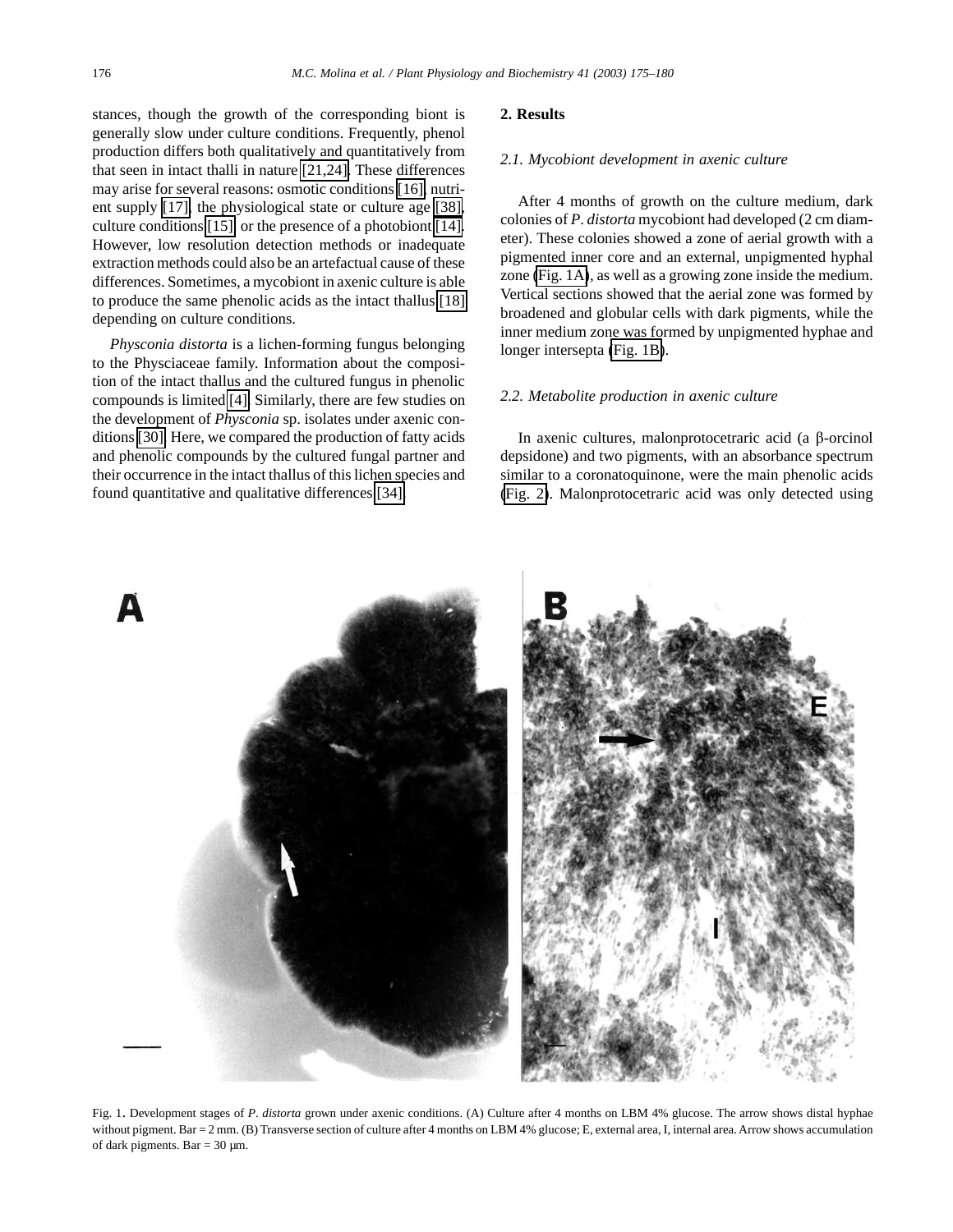

<span id="page-2-0"></span>

Fig. 2. Structural formulae of main phenolics naturally occurring in *P*. *distorta* thalli.

mixtures of several organic solvents as extraction solvent, as indicated above. When phenolic compounds were removed using only ethanol, malonprotocetraric was not detected. Oleic and linoleic acids were the main substances detected by high performance liquid chromatography (HPLC) in extracts of axenic cultures, and both the compounds were removed with acetone alone. Stearic acid was detected by <sup>1</sup>H-NMR spectroscopy.

Organic extracts obtained from thalli and analysed by HPLC contained two *bis*-anthraquinones (eumitrin T and secalonic acid A), usnic acid, and two depsides (atranorin and chloroatranorin) as the main inner phenolic compounds (Fig. 2). These latter two compounds were also found as the main superficial phenols.

# *2.3. Effect of a reducing environment on metabolite production by intact thalli*

When thalli were incubated with a reducing agent, such as 100 mM ascorbic acid, the concentration of phenolic acids diminished over time, whereas that of the fatty acids increased (Fig. 3, [Table 1\)](#page-3-0). The concentration of ascorbic acid in the medium diminished from the initial value (100 mM) to 54 mM after 6 h, and decreased to 32 mM after 12 h. Thalli absorbed a small quantity of ascorbic acid, increasing its content in control thalli from 0.5  $\mu$ g mg<sup>-1</sup> dry weight (1.13  $\mu$ M) up to 2.7  $\mu$ g mg<sup>-1</sup> dry weight (6.10  $\mu$ M) after 6 h and to 3.6  $\mu$ g mg<sup>-1</sup> dry weight (8.14  $\mu$ M) 12 h later. Concentration values of ascorbic acid in rehydrated thallus were calculated by assuming a thallus density of 0.4 mg m $l^{-1}$  [\[36\].](#page-5-0)



Fig. 3. Total phenols and fatty acids from *P*. *distorta* natural thalli after incubation on 100 mM ascorbic acid for 0, 6 and 12 h.

# **3. Discussion**

Our results reveal differences between the cultured mycobiont and the intact thallus. Intact thalli contained several phenolic acids, such as atranorin and chloroatranorin, which are structurally related and have methyl-3-orsellinic acid as a common precursor [\[28\],](#page-5-0) usnic acid, biosynthesized from methylphloroacetophenone [\[35\]](#page-5-0) and two *bis*-anthraquinone derivatives, eumitrin T (Elix and Wardlaw, unpublished) and secalonic acid A.Yang et al. [\[37\]](#page-5-0) showed that eumitrins were homologous compounds, structurally related to secalonic acid A. The biosynthesis of secalonic acid and eumitrins is discussed by Elix and Whitton [\[6\];](#page-4-0) both series of compounds are yellow pigments with mycotoxic activity. Secalonic acid A is not one of the more common metabolites present in lichen-forming fungi, and has been used as a systematic character supporting the establishment of the genus *Flavoparmelia* [\[13\],](#page-4-0) and also for species separation [\[26\].](#page-5-0)

Dark pigments were observed in axenic cultures of *P*. *distorta* mycobiont after 4 months of growth [\(Fig. 1A\)](#page-1-0). These pigments were located in the core of the colony. The external area showed distal hyphae without pigment [\(Fig. 1B\)](#page-1-0).

In contrast, the main phenolic metabolite extracted from axenic cultures of *P*. *distorta* was malonprotocetraric acid, a b-orcinol depsidone not closely related biosynthetically to the other phenols extracted from intact thalli. Elix and Yu [\[7\]](#page-4-0) suggested that hypoprotocetraric acid is a precursor of malonprotocetraric acid.

Two pigments of unknown structure were also separated by HPLC. Their absorbance spectra are similar to that of coronatoquinone, the structure of which has been recently elucidated [\[10\].](#page-4-0)

The more obvious metabolic difference between intact thalli and axenic cultures in *P*. *distorta* was the presence of fatty acids (oleic, linoleic and stearic acids) and their triglyc-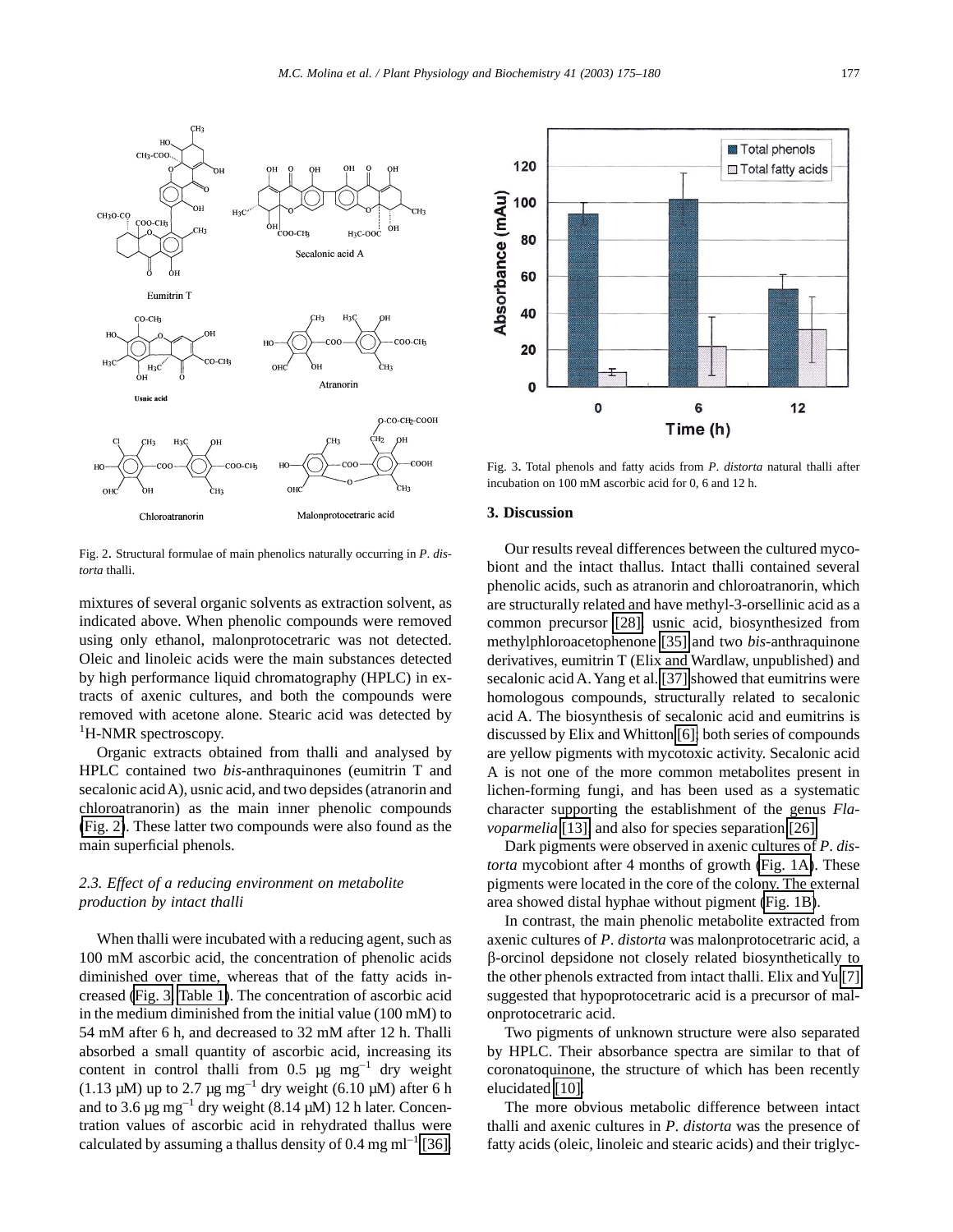<span id="page-3-0"></span>

| Table 1                                                                                                                       |
|-------------------------------------------------------------------------------------------------------------------------------|
| Phenolic acids and fatty acids (absorbance units) from P. distorta thalli incubated on 100 mM ascorbic acid for 0, 6 and 12 h |

| Phenols                     | Retention time<br>(min) | Incubation time (h) |                  |                  |
|-----------------------------|-------------------------|---------------------|------------------|------------------|
|                             |                         | $\theta$            | 6                | 12               |
| Phenolic acids              |                         |                     |                  |                  |
| Eumitrin T                  | 17.61                   | $2.25 \pm 0.18$     |                  |                  |
| Methyl $\beta$ -orsellinate | 19.50                   |                     | $7.25 \pm 0.64$  | $9.50 \pm 0.83$  |
| Secalonic acid A            | 23.25                   | $9.25 \pm 1.05$     | $1.5 \pm 0.12$   | $1.0 \pm 0.09$   |
| Usnic acid                  | 27.11                   | $6.00 \pm 0.58$     | $1.0 \pm 0.12$   | $4.5 \pm 0.34$   |
| Atranorin                   | 27.87                   | $65.25 \pm 5.42$    | $80 \pm 10.42$   | $28.75 \pm 2.43$ |
| Chloratranorin              | 28.66                   | $10.50 \pm 1.10$    | $12.0 \pm 1.05$  | $6.0 \pm 0.54$   |
| Fatty acids                 |                         |                     |                  |                  |
| Fatty acid A                | 23.79                   | $3.0 \pm 0.28$      | $4.0 \pm 0.33$   | $7.0 \pm 0.57$   |
| Fatty acid B                | 24.13                   | $2.0 \pm 0.16$      | $5.25 \pm 0.48$  | $6.75 \pm 0.55$  |
| Oleic acid                  | 30.62                   | -                   | $2.0 \pm 0.34$   | $2.0 \pm 0.37$   |
| Linoleic acid               | 30.96                   | $2.75 \pm 0.30$     | $11.25 \pm 1.06$ | $11.25 \pm 1.12$ |

eride derivatives, in agreement with the large lipid drops observed on culture [\[30\].](#page-5-0) The presence of remarkable amounts of fatty acids in the axenic culture, which was not observed in the intact thallus, suggests a different metabolic regulation in each case, as a consequence of the available nutrients, as proposed by Hamada et al. [\[17\]](#page-4-0) and Kon et al. [\[21\].](#page-5-0) These authors described qualitative differences and an increase in the amount of secondary products when lichen fungi grow on enriched media. Molina et al. [\[30\]](#page-5-0) showed the occurrence of lipidic drops when *Xanthoria parietina* cultures were grown on 4% glucose. At least, a physiological hypothesis that explains these results has been put forward.

One of the main differences between intact thalli and aposimbiotic cultures is the carbon source. Lichen-forming fungi with green algae as photobiont use ribitol, while aposymbiotic cultures were grown on 4% glucose. In a glucoseenriched medium, the amount of NAD(P)H in thalli would be high as a consequence of the oxidative metabolism of glucose through glycolysis and the Krebs cycle. Under these conditions, the enzyme fatty acid synthase is favored. However, in the intact thalli, the reducing power would be expected to be significantly less since the available nutrients are much more reduced than those in the case of axenic cultures where a glucose supplement was provided. In this case, when an aromatic synthase is working to produce lichen phenols, an enhanced production of NADPH is not essential [\[5\].](#page-4-0)

It can be then expected that a reducing environment, artificially produced by supplying a powerful reducing compound, such as ascorbic acid, to lichen thalli, must then enhance fatty acids' production. Caviglia and Modenesi [\[3\]](#page-4-0) reported the occurrence of ascorbic acid in lichens, that could be metabolized by different ways: (a) as an antioxidant by rapidly removing different active oxygen species generated during aerobic metabolism and during exposure to pollutant and herbicides; (b) as a direct electron donor in photosynthetic (for example, to de-epoxydase enzyme) and mitochondrial electrons transport and (c) as a cofactor in several enzymatic reactions and in the ascorbate–glutathione cycle. In order to determine the cause of the low amount of fatty

acids in the lichen thallus, ascorbic acid was used to produce a reductive internal environment in the lichen thallus.

When ascorbic acid in thalli is increased from 1.13 to  $6.10 \mu$ M, an increase in the amount of fatty acids occurred. In parallel, a decrease in the phenolic acid total was observed [\(Fig. 3,](#page-2-0) Table 1). Ascorbic acid is a potent reductor and antioxidant [\[3,20\]](#page-4-0) which could be used as a reducing agent to produce NADPH via glutathione reductase and so to increase the NAD(P)H pool in the thalli [\[3,33\],](#page-4-0) leading to an activation of fatty acid synthase [\[5\].](#page-4-0) The results of this enhanced activity are shown in [Fig. 3.](#page-2-0) The marked decrease in the amount of ascorbic acid in the medium when lichen thalli were incubated on it can not only be due to an uptake of the compound by the lichen thallus but also to an auto-oxidation regulated by cations [\[33\].](#page-5-0)

Our results show differences in both the phenolic products and the fatty acids produced by *P*. *distorta* when grown alone in axenic culture as compared with the intact lichen thallus. The production of these two classes of compounds seems to be interconnected since both biosynthetic pathways use the same precursor, acetyl-CoA. In the intact thallus, the concentration of NADPH is expected to be lower, and then acetyl-CoA is mainly used in the biosynthesis of phenolic compounds, while fatty acid biosynthesis by pure cultures of the fungus is enhanced by increased levels of NADPH.

# **4. Methods**

# *4.1. Lichen material*

*P*. *distorta* (Witk.) J.R. Laundon thalli growing on *Castanea sativa* L. were collected from the Sierra de Gredos (Ávila, Spain) in 1998. Thalli were air-dried and stored at room temperature in the dark, not longer than 2 weeks. Voucher specimens are preserved in MAF 6875.

## *4.2. Isolation and culture of lichen mycobionts*

Isolated multispores (i.e. groups of ascospores discharged together from a single ascus) were obtained from apothecia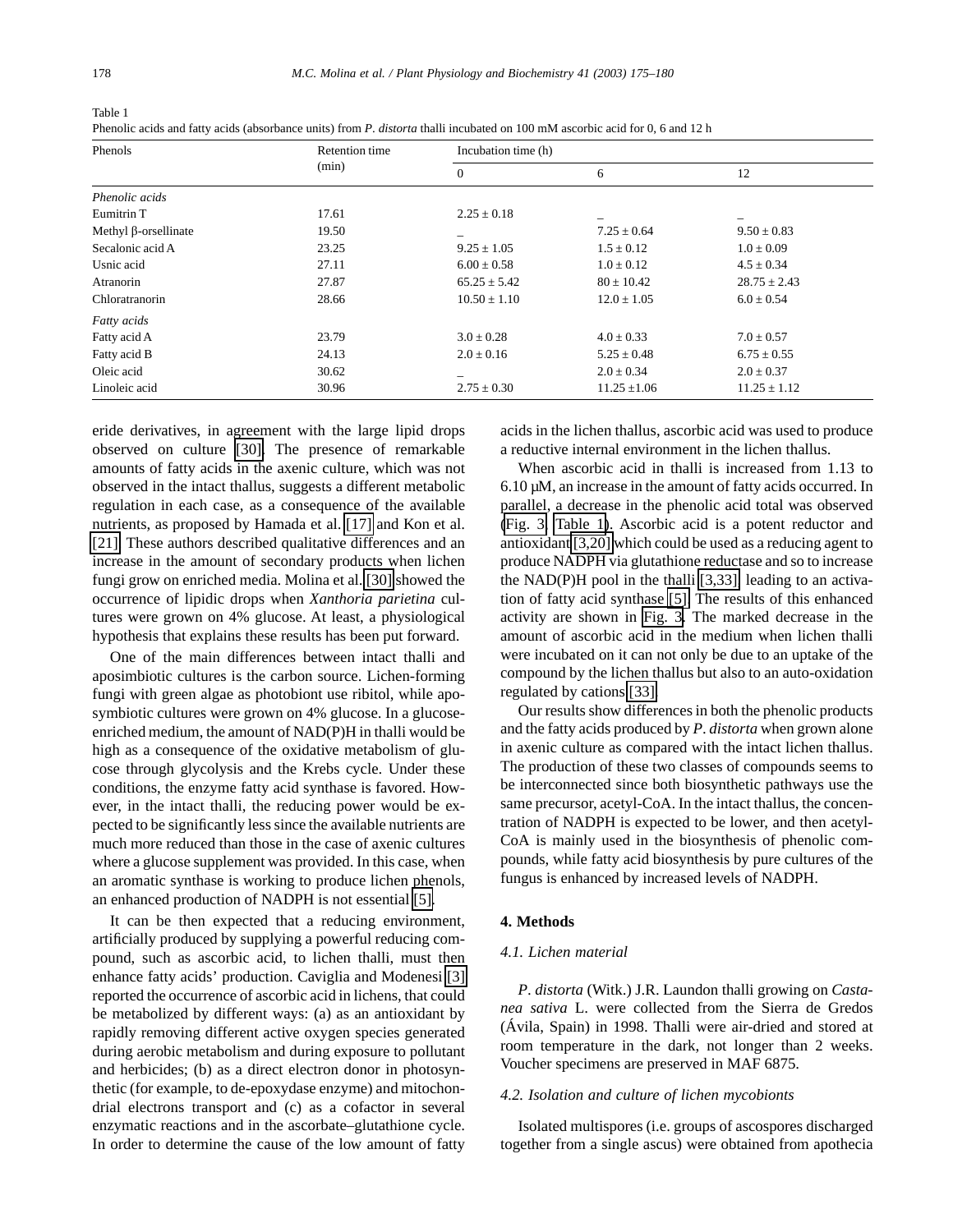<span id="page-4-0"></span>of *P*. *distorta*. Fungi were grown from discharged spores following Ahmadjian [1]. After germination, uncontaminated multispore isolates were transferred to 4% (w/v) glucose LBM, pH 5.30 [\[25\].](#page-5-0) Inoculated plates were incubated at  $18 \pm 2$  °C for 4 months, using the method described by Molina and Crespo [\[29\].](#page-5-0) Thalli and cultures that had previously been weighed were cut into vertical sections 15 µm thick with a Slee MTC cryostat at the times indicated, and then stained with lactophenol cotton blue. Periodically, mycobionts were examined using a Wild M8 Leica magnifying glass and a Leitz DMR light microscope. An automatic ring flash fixed to the camera lens was used to obtain micrographs.

## *4.3. Phenols and fatty acid extraction*

Samples of 300 mg of dried intact thalli and 30 mg of the dried fungal culture were used for internal and superficial phenolic acid extractions by the method of Pedrosa and Legaz [\[31\].](#page-5-0) Superficial fatty acids and phenols were first washed off with 15 ml acetone at room temperature for 5 min. The acetone extract was dried, and the dry residue redissolved in 1 ml of methanol and analysed by HPLC. The residue was macerated with 15 ml diethyl ether/ethyl acetate (65/35, v/v) for 15 min, filtered through Whatman No. 2 filter paper, and then harvested. Solid residues were then macerated twice with 15 ml chloroform/acetonitrile (60/40, v/v) for 15 min. Both ether and chloroform phases containing inner phenols were collected in the same tube and the solvents evaporated. The dry residues were redissolved in 1 ml of methanol and then analysed by HPLC.

#### *4.4. Metabolite composition analysis*

HPLC analysis was carried out by the method of Elix et al. [8]. A Hewlett Packard series 1050 system, a phenomenex Hypersil 5C18 column (250  $\times$  4.6 mm), and a photodiode array detector operating at 220 and 254 nm were used. A flow rate of 1 ml  $min^{-1}$  has been used. Two solvent systems were employed: 1% aqueous orthophosphoric acid and methanol (L) in the ratio  $3/7$  (v/v) and methanol (M). The run started with 100% L and was raised to 58% M within 15 min, then to 100 M for a further 15 min, followed by isocratic elution in 100% M for a further 10 min. Fatty acids were determined by their corresponding high resolution mass spectra. The chemical structures were deduced from the corresponding <sup>1</sup>H NMR and UV spectral data [8].

# *4.5. Thalli floated on ascorbic acid*

Samples of 300 mg of intact lichen thalli were floated on 100 mM ascorbic acid for 0, 6 and 12 h at 25 °C. To test reproducibility, three different assays were carried out. Superficial and inner metabolites were extracted as indicated above. The total phenolic compounds and total fatty acids were obtained by adding the superficial and inner extraction values together. Ascorbic acid amounts on the incubated medium and in lichen samples were estimated by DCPIPcoupled redox reaction according to the method of Relimpio et al. [\[33\].](#page-5-0)

# **Acknowledgements**

We wish to thank David L. Hawksworth for critically reading the manuscript. This project has been supported by the Spanish Ministerio de Ciencia y Tecnología project PB-98-0774 and by a grant for a postdoctoral fellowship (M.C.M.) from the Comunidad Autónoma de Madrid (BOCM 18.03.98, no. 65).

# **References**

- [1] V. Ahmadjian, The Lichen Symbiosis, John Wiley, New York, NY, 1993.
- [2] A. Avalos, C. Vicente, The occurrence of lichen phenolics in the photobiont cells of *Evernia prunastri*, Plant Cell Rep. 6 (1987) 74–76.
- [3] A.M. Caviglia, P. Modenesi, Oxidative stress and ascorbic acid contents in *Parmotrema reticulatum* and *Parmelia sulcata* thalli, Lichenologist 31 (1999) 105–110.
- [4] C.F. Culberson, Chemical and Botanical Guide to Lichen Products, University of North Carolina Press, Chapel Hill, 1969.
- [5] C.F. Culberson, Biogenetic relationships of the lichen substances in the framework of systematics, Bryologist 89 (1986) 91–98.
- [6] J.A. Elix, A.A. Whitton, Recent progress in the chemistry of lichen substances, in: W. Herz, H. Grisebach, G.W. Kirby (Eds.), Progress in the Chemistry of Organic Natural Products, Springer-Verlag, Wien, 1984, pp. 103–234.
- [7]  $J.A. Elix, J. Yu, New lichen β-orcinol deposits and their congenors,$ J. Hattori Bot. Lab. 74 (1993) 317–323.
- [8] J.A. Elix, M.A. Ernest-Russell, D. Butlerins, E and F-three new hexasubstituted lichen p-terphenyls, Austr. J. Chem. 49 (1996) 1247–1250.
- [9] J.A. Elix, G.A. Jenkins, H.T. Lumbsch, Chemical variation in the lichen *Lecanora epibryon* s. ampl. (*Lecanoraceae: Ascomycotina*), Mycotaxon 35 (1989) 169–175.
- [10] M.A. Ernst-Russell, J.A. Elix, C.L.L. Chai, M.J. Rive, J.H. Wardlaw, The structure and stereochemistry of coronatoquinone, a new pyranonaphthazarin from the lichen *Pseudocyphellaria coronata*, Austr. J. Chem. 53 (2000) 303–306.
- [11] D. Fahselt, Interthalline variability in levels of lichen products within stands of *Cladina stellaris*, Bryologist 87 (1984) 50–56.
- [12] D. Fahselt, Secondary biochemistry of lichens, Symbiosis 16 (1994) 117–165.
- [13] M.E. Hale, *Flavoparmelia*, a new genus in the lichen family *Parmeliaceae* (*Ascomycotina*), Mycotaxon 25 (1986) 603–605.
- [14] N. Hamada, Depside from isolated mycobionts II, Lichenologist 20 (1988) 294–295.
- [15] N. Hamada, Induction of the production of lichen substances by non-metabolites, Bryologist 99 (1996) 68–70.
- [16] N. Hamada, H. Miyagawa, Secondary metabolites from isolated lichen mycobionts cultured under different osmotic conditions, Lichenologist 27 (1995) 201–205.
- [17] N. Hamada, H. Miyagawa, H. Miyawaki, M. Inoue, Lichen substances in mycobionts of crustose lichens cultured on media with extra sucrose, Bryologist 99 (1996) 71–74.
- [18] R. Honegger, V. Kutasi, Anthraquinone production in three aposymbiotically cultured teloschistalean lichen mycobionts, in: P. Nardon, V. Gianinazzi-Pearson, A.M. Grenier, L. Margulis, D.C. Smith (Eds.), Endocytobiology IV, Institute National de la Recherche Agronomique, Paris, 1990, pp. 175–178.